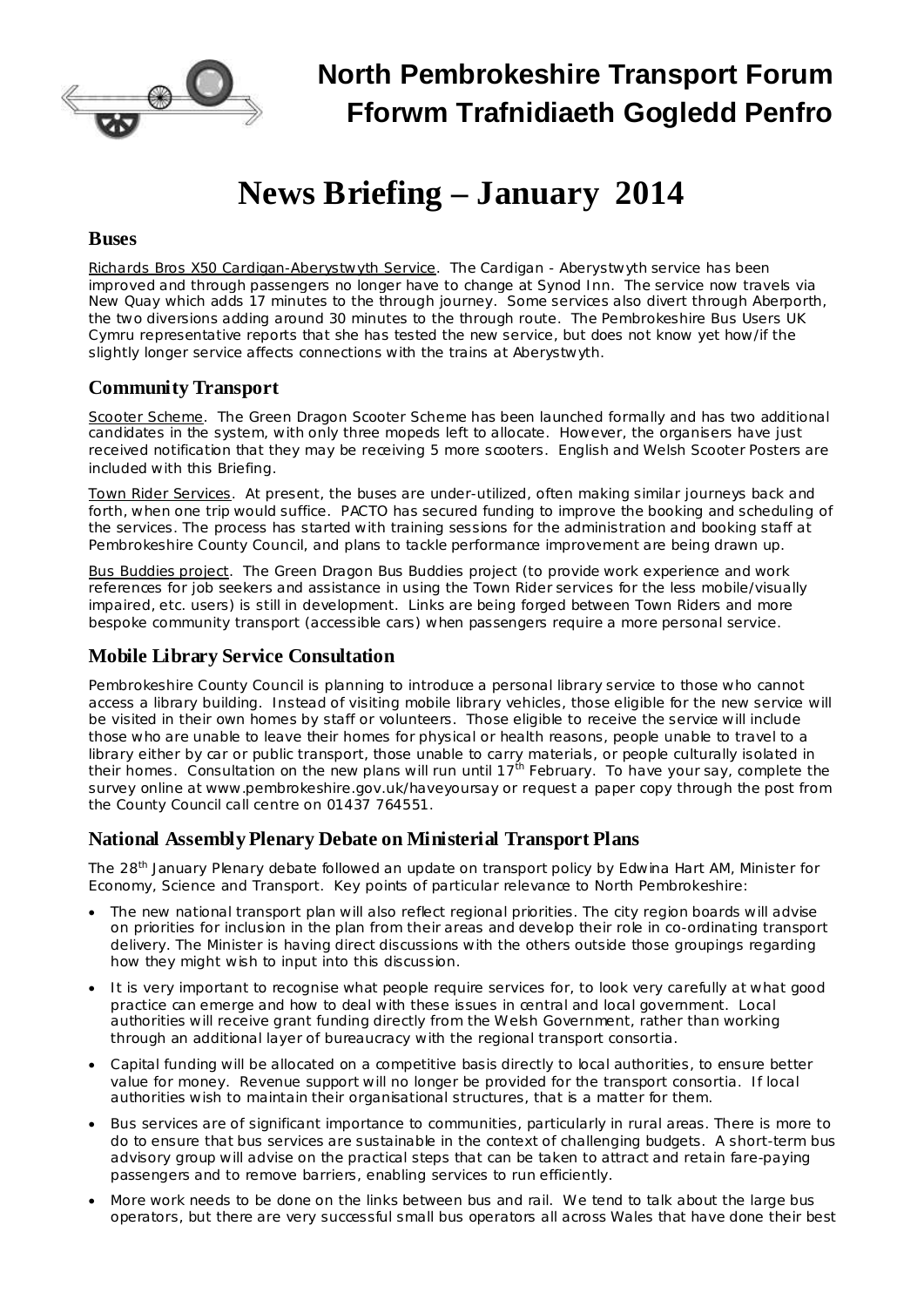in terms of delivery of service, have excellent local arrangements, and have a good understanding of what is required within the local economy. We will continue to work with them as well, as we review whatever can be done to maintain as many viable bus services as possible.

- · There is also a role for community transport in delivering some services, a priority stemming from work commissioned jointly with the Minister for Health and Social Services.
- · The process of agreeing arrangements for reimbursement of the concessionary fare scheme in the future is nearing completion. With a number of bus operators we are exploring the potential to pilot young persons' concessionary fare initiatives. We are also looking at a range of options for harnessing the benefits of smartcard technology for transport.
- In response to a request from Paul Davies AM for confirmation that dualling the A40 is now a Welsh-Government objective in the long term and that this will be included in the national transport plan, the Minister replied that the national transport plan will be about not just the priorities for transport but the affordability of what can be delivered. She will be clearer on the priorities when she knows what the cash is and how she will then have to stage the priorities.
- · With regard to the Arriva franchise, the recommendations made by the Enterprise and Business Committee following its inquiry will be considered specifically when we look at the specification for the new franchise and its development. An improved devolution settlement with respect to rail services is also an objective for the Welsh Government, to ensure that we have the resources to deal with those particular issues. To date, no firm decisions have been made about rolling stock.

#### **Trans-European Transport Network (TEN-T)**

The new TEN-T framework and the engagement of the European Union, the UK and Welsh Governments in the TEN-T review and development of the new framework continues to be a matter of great concern.

Information that has been provided in correspondence to all Assembly Members from the Minister for Economy, Science and Transport:

- · The Welsh Government has been in discussions about the new TEN-T framework since 2010, to ensure that key routes and hubs were included on the Core Network map if they satisfied the Commission criteria. In 2010 TEN-T maps reflected the previous arrangement that there was only one level of TEN-T, and routes were either on the network or not. The maps were valid for Wales.
- · The new arrangements have introduced two network levels: the 'Comprehensive' Network and the 'Core' Network. **All** TEN-T routes are part of the Comprehensive Network (which reflects the maps under previous arrangements). **Some** of the routes are also part of the Core Network. The Core Network is the strategic priority under the new arrangements and the focus for funding.
- The 'Connecting Europe Facility' (CEF) sets out the financing proposals for the Trans-European Networks. In at least one draft of the CEF Regulations Holyhead was part of a 'Core Network Corridor' from Dublin to the Continent. The final version of the CEF draft regulation published in October 2011 did not include Holyhead as part of a 'Core Network Corridor'.
- The routing of the Corridors was proposed by the European Commission. Separately, the Welsh Government's understanding is that Holyhead never met the Commission's criteria for inclusion separately as a Core port.

On 16<sup>th</sup> January Robert Goodwill MP, Parliamentary Under Secretary of State at the Department for Transport and his officials provided evidence to the Enterprise and Business Committee.

Points made by Mr Goodwill:

- · The Core Network Corridors (that were proposed by the Commission) will focus on **cross-border** infrastructure development between member states; technical standards and infrastructure development to be implemented by 2030 on the Core Network and by 2050 on the Comprehensive Network. The DfT estimates that this could cost the UK between £64 billion and £137 billion; payment would be required whether or not the member states receive any TEN-T funding.
- The UK's objective was to maximise its eligibility for TEN-T funding, while minimising additional financial or administrative burdens on the UK from the technical standards infrastructure developments.
- · The advice that we had is that ports such as Holyhead would not be in a position to be seen as major ports to meet the qualifications. In terms of Milford Haven, without large amounts of EU subsidy, it handled 39.8 million tonnes of cargo in 2012, and handled 29% of Britain's sea-borne trade in oil and gas, and is well able to stand up for itself without the need for going cap in hand to the EU for funding. Milford Haven is a very successful port and one that will continue to be successful. I think it would be difficult to make the case that we need EU funding to secure its future and EU connectivity.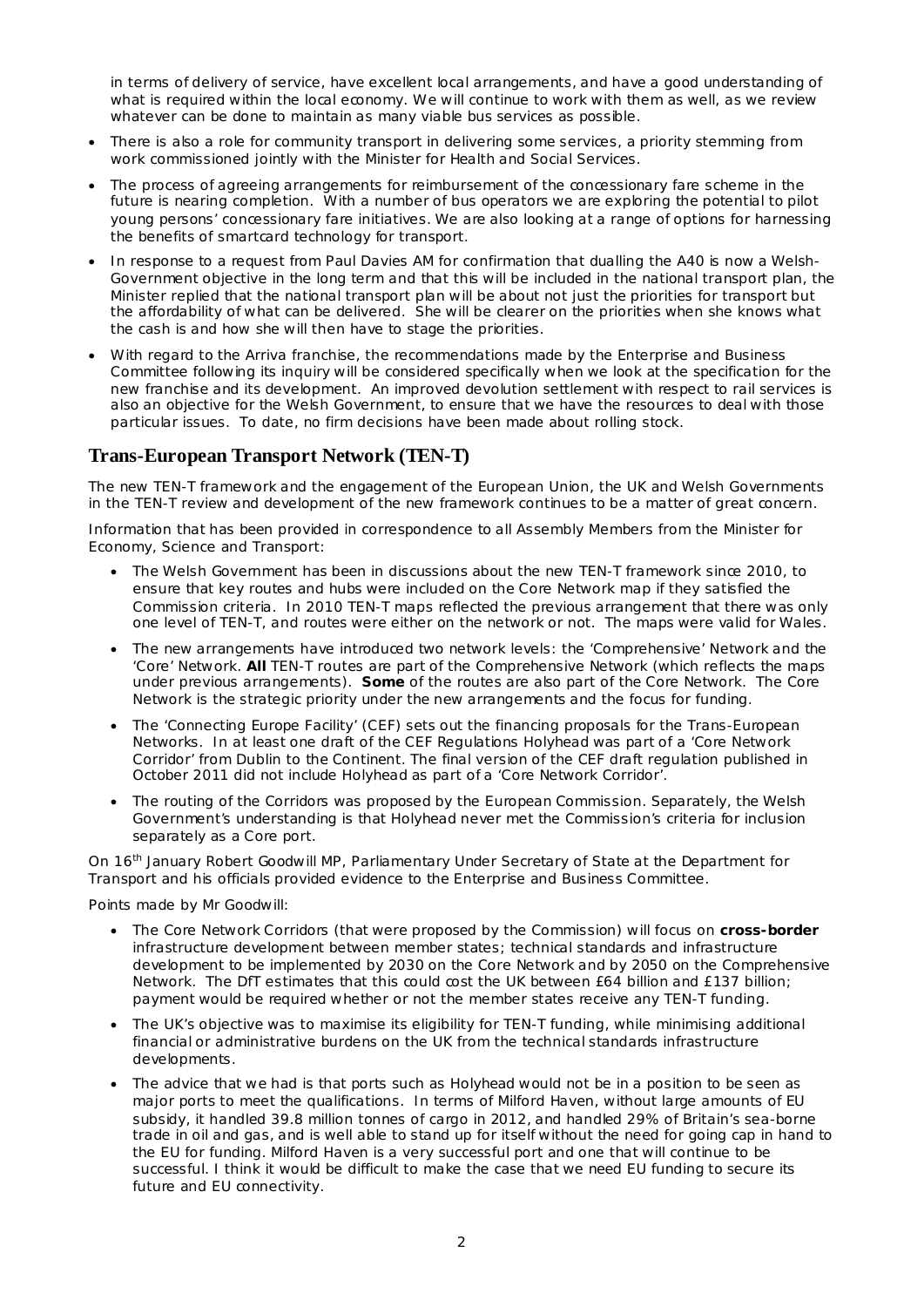There are a number of inconsistencies between the evidence provided by Robert Goodwill (RG) and (on 21<sup>st</sup> November 2013) by Herald Ruijters, Head of the TEN-T Networks Unit, European Commission's Directorate-General Mobility and Transport (MOVE) (HR), for example:

- · **RG:** Working closely with the Welsh Government, the department pushed the Commission to include Milford Haven port, road and rail connections in south Wales to Milford Haven, and road and passenger rail routes in north Wales to Holyhead in the Core Network. **HR:** The United Kingdom Government decided to restrict the corridors as much as possible and this was a position taken by the UK alone.
- · **RG:** The UK did not see that the Core Network Corridor would provide any additional benefits to the UK, as it is offshore to mainland Europe and has limited land borders with other member states, namely the Republic of Ireland and the channel tunnel, and has no contentious cross-border projects. The final decision on the points to be included or excluded from the Core Network Corridor was taken by the Commission. **HR:** The Commission, in its initial proposal, foresaw the inclusion of links across Wales towards Ireland and the motorways that link the United Kingdom and the island of Ireland, towards the continent. There was originally an intention to include Wales in the Core Network Corridors. In the negotiations in the Council, the United Kingdom was very clear that the instrument of the Core Network Corridors was not a priority for the UK. It was clearly seen by the UK—by London—to be as limited or reduced in its impact as possible.
- · **RG:** The fact that, as part of the route to the Irish Republic, Holyhead does not meet the port criteria, would, I believe, rule it out from any projects that encourage traffic via Holyhead to the Irish Republic. **HR:** It would have been beneficial to have Holyhead in the corridor. In that way, we would have been capable of analysing the investments that are needed alongside that rail and road line in conjunction with the developments that will take place in Dublin...And would, thereby, also have enhanced, for the benefit of all of the member states, the EU added value.

The North Pembrokeshire Transport Forum wishes to draw particular attention to issues connected to TEN-T routes mentioned in the above discussions that are of significance to North Pembrokeshire, South West Wales and the Swansea Bay City Region: namely the port of Milford Haven and the rail links between Newport, via Cardiff and Swansea to Milford Haven.

The new EU infrastructure policy will put in place a European transport network across Member States to promote growth and competitiveness. **It will connect East with West** with a network that is genuinely European [\(http://ec.europa.eu/transport/themes/infrastructure/index\\_en.htm](http://ec.europa.eu/transport/themes/infrastructure/index_en.htm)). The Forum notes that:

- · Milford Haven has featured in the TEN-T discussions.
- · The ports of Pembroke Dock and Fishguard Harbour (that provide the only **southern** road-rail-sea passenger connectivity between Ireland, the UK and the rest of Europe) have not been included in the discussions; and, regrettably, there has been no mention whatsoever of this omission.

The Forum therefore asks that appropriate measures be taken to sort out this unfortunate state of affairs and enable all three Pembrokeshire ports to play their full part in implementing EU policies within the new TEN-T framework.

#### **Travel Pattern Survey**

Along with neighbouring councils across the Swansea Bay City Region, Pembrokeshire County Council has commissioned a survey by AECOM consultants to find out how people travel to various destinations or activities and what they think about the services. AECOM staff will be visiting random households across the county next month and selected households will be asked to complete a seven day travel diary and questionnaire. These will be collected the following week. The results of the anonymous information will help local authorities plan for improved transport provision. The first 20 completed questionnaires picked out of a hat will have the chance to win a £50 thank-you prize awarded by AECOM.

The North Pembrokeshire Transport Forum is an independent voluntary group that works for the provision of an effective integrated transport system in the North Pembrokeshire area, promotes the benefits of public transport and works towards the greater use of public transport systems.

The Forum is a member of Bus Users UK Cymru, the Environmental Network for Pembrokeshire and the Pembrokeshire Rail Travellers Association.

The Forum's work is supported by:

Individual Members (£5 p.a.), Family Members (£8 p.a.) & Corporate Members (£12 p.a.)

(Corporate members include town and community councils, transport operators, and groups, organisations and associations with a transport interest)

For further information, contact the Secretary, 2 Hill Terrace, Fishguard SA65 9LU Tel: (01348) 874217. E-mail: [info@nptf.co.uk.](mailto:info@nptf.co.uk) Website: [www.nptf.co.uk.](http://www.nptf.co.uk/)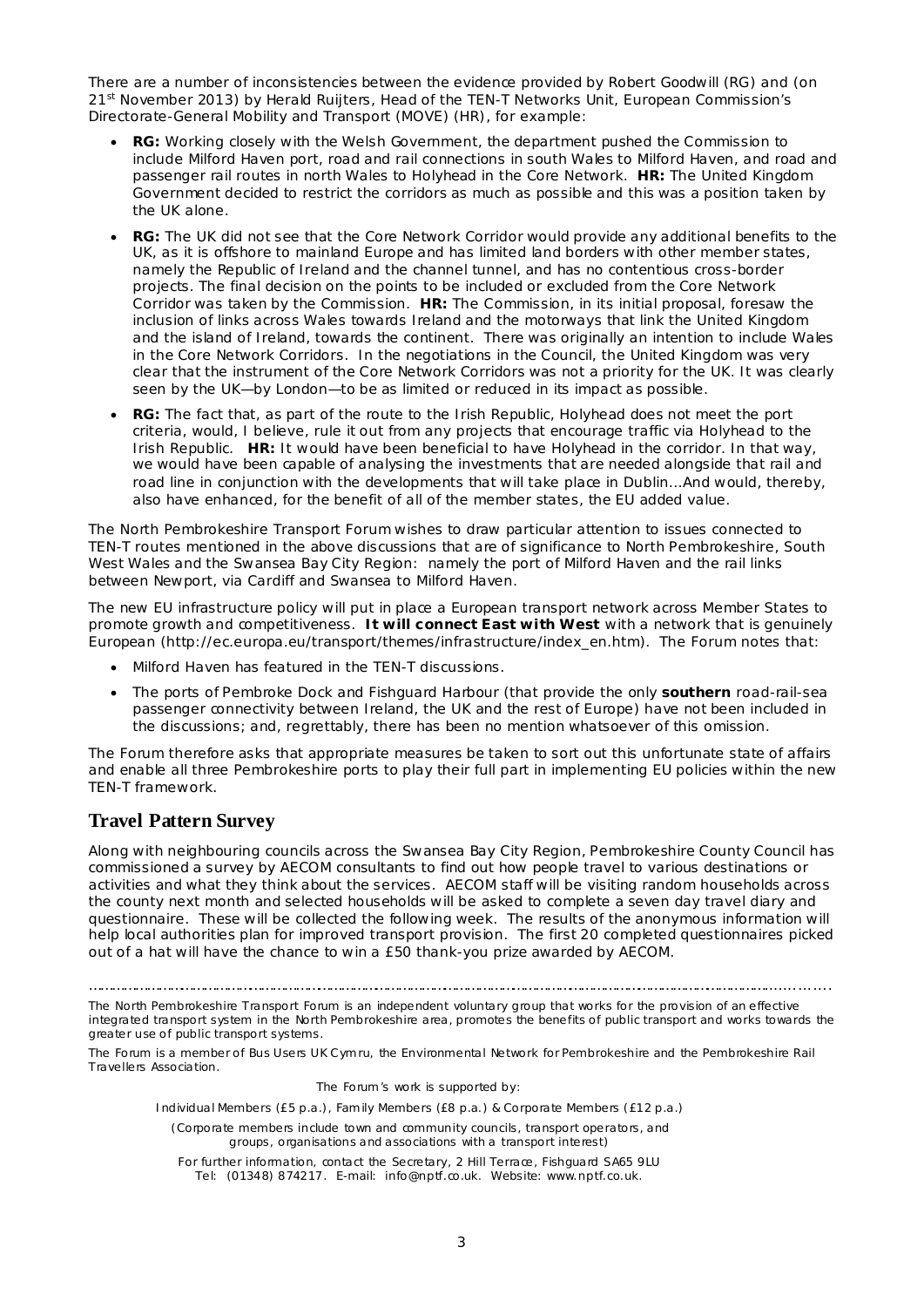## **Green Dragon Scooter Scheme**



- · If you live or work in Pembrokeshire or south Ceredigion,
- Have a job or job offer you cannot keep or take up because there is no public transport to get you there and back and no other means of getting to and from the job,
- Have (or can get) a Provisional Drivers Licence,
- · Can manage a deposit and £35 per week towards the cost of the scheme,
- Have reached (or passed) your 17<sup>th</sup> Birthday,
- Are insurable and have references

# Do get in touch with us and we'll see if we can help you!

[admin@greendragonbus.co.uk](mailto:admin@greendragonbus.co.uk) 01239 698 506

Green Dragon Bus, Yr Hen Ysgol, Bwlchygroes, Llanfyrnach, SA35 0DP

The Green Dragon Scooter Scheme is operated as part of Green Dragon Bus



Ariennir gan **Lywodraeth Cymru Funded by Welsh Government**